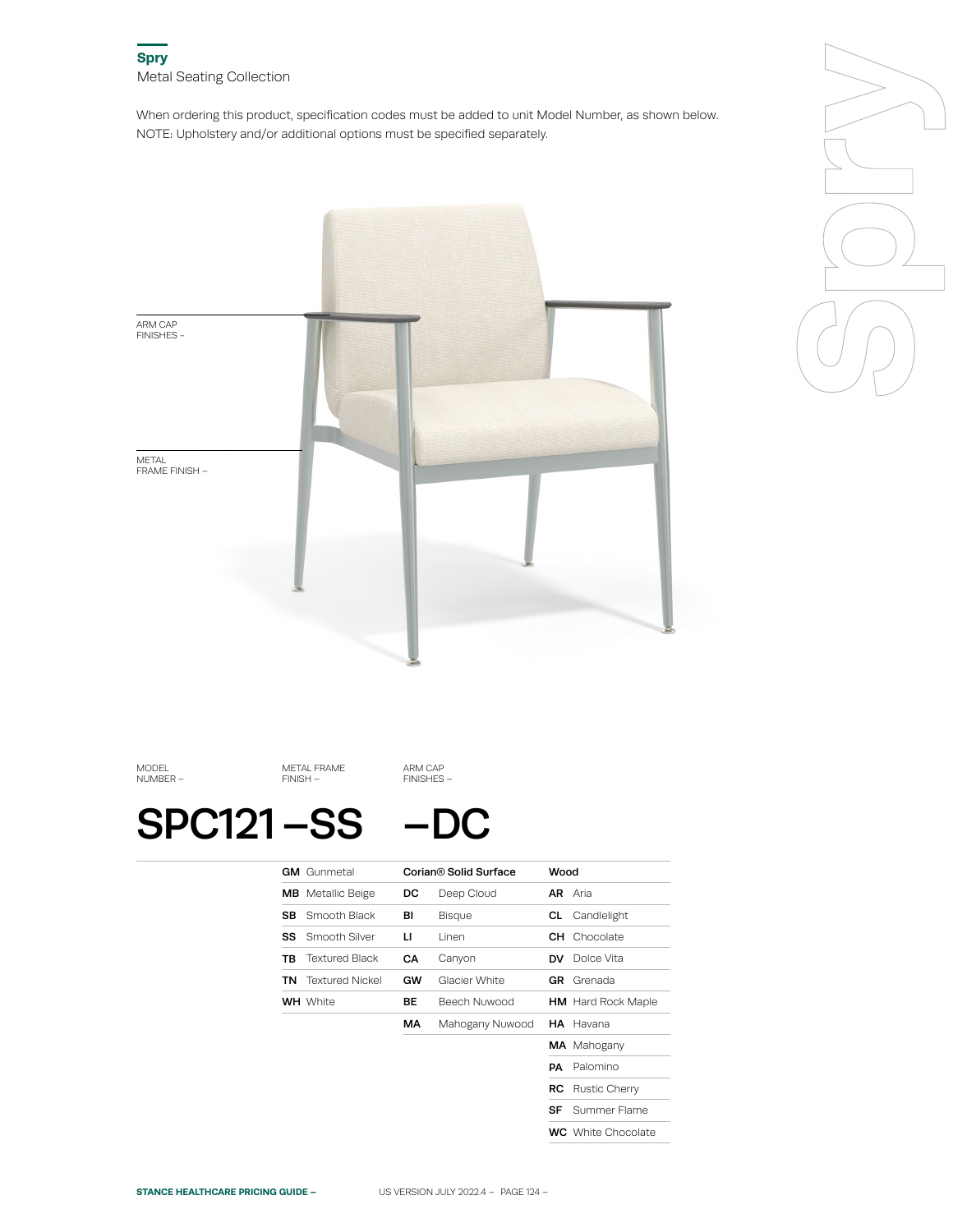Different fabrics may be specified on the seat and on the back. In this case, use the higher grade of the two. No additional upcharge applies. All prices are in US dollars (USD).

## **SPC121**



| DESCRIPTION - | DIMENSIONS-        | OPTIONS-                       |       |  |
|---------------|--------------------|--------------------------------|-------|--|
| 21" Chair     | Width 25           | <b>CAL 133</b>                 | $+98$ |  |
|               | Depth 26.75        | Moisture barrier               | $+85$ |  |
|               | Height 33          | Corian® Solid Surface arm caps | $+0$  |  |
|               | Seat Width 21      | Wood arm caps                  | $+0$  |  |
|               | Seat Depth 18.5    | Polyurethane arm caps          |       |  |
|               | Seat Height 18.75  | Rigid Polyester arm caps       | N/A   |  |
|               | Arm Height 26.5    |                                |       |  |
|               | COM Yard 1.75      |                                |       |  |
|               | COM Yard Seat 1    |                                |       |  |
|               | COM Yard Back 0.75 |                                |       |  |
|               | Ship Weight 37     |                                |       |  |
|               | Cubic Feet 13      |                                |       |  |

| CAI 133                                    | +ds   |
|--------------------------------------------|-------|
| Moisture barrier                           | $+85$ |
| Corian <sup>®</sup> Solid Surface arm caps | ⊦۲    |
| Wood arm caps                              | +۲    |
| Polyurethane arm caps                      | N/A   |
| Rigid Polyester arm caps                   |       |



| MODEL NO.     | COM/1 | - 3 | 4 |                                         | 8 |
|---------------|-------|-----|---|-----------------------------------------|---|
| <b>SPC121</b> |       |     |   | 1436 1560 1685 1810 1934 2059 2184 2308 |   |
|               |       |     |   |                                         |   |

# **SPC131**

DESCRIPTION –



| DESCRIPTION - | DIMENSIONS-                |                |              |   | OPTIONS-                 |   |                                |       |
|---------------|----------------------------|----------------|--------------|---|--------------------------|---|--------------------------------|-------|
| 31″ Chair     | Width 35                   | <b>CAL 133</b> |              |   |                          |   |                                |       |
|               | Depth 26.75                |                |              |   | Moisture barrier         |   |                                | $+85$ |
|               | Height 33<br>Seat Width 31 |                |              |   |                          |   | Corian® Solid Surface arm caps | $+0$  |
|               |                            |                |              |   | Wood arm caps            |   |                                |       |
|               | Seat Depth 18.5            |                |              |   | Polyurethane arm caps    |   |                                | N/A   |
|               | Seat Height 18.75          |                |              |   | Rigid Polyester arm caps |   |                                |       |
|               | Arm Height 26.5            |                |              |   |                          |   |                                |       |
|               | COM Yard 2.5               |                |              |   |                          |   |                                |       |
|               | COM Yard Seat 1            |                |              |   |                          |   |                                |       |
|               | COM Yard Back 1.5          |                |              |   |                          |   |                                |       |
|               | Ship Weight 45             |                |              |   |                          |   |                                |       |
|               | Cubic Feet 18              |                |              |   |                          |   |                                |       |
|               | MODEL NO.                  | COM/1          | $\mathbf{2}$ | з | 4                        | 5 | 6<br>7                         | 8     |

| MUDEL NU. | . |      |      |        |        |      | ö    |
|-----------|---|------|------|--------|--------|------|------|
| SPC131    |   | ว17ว | 237A | - 2574 | - 2778 | ാമദാ | 3186 |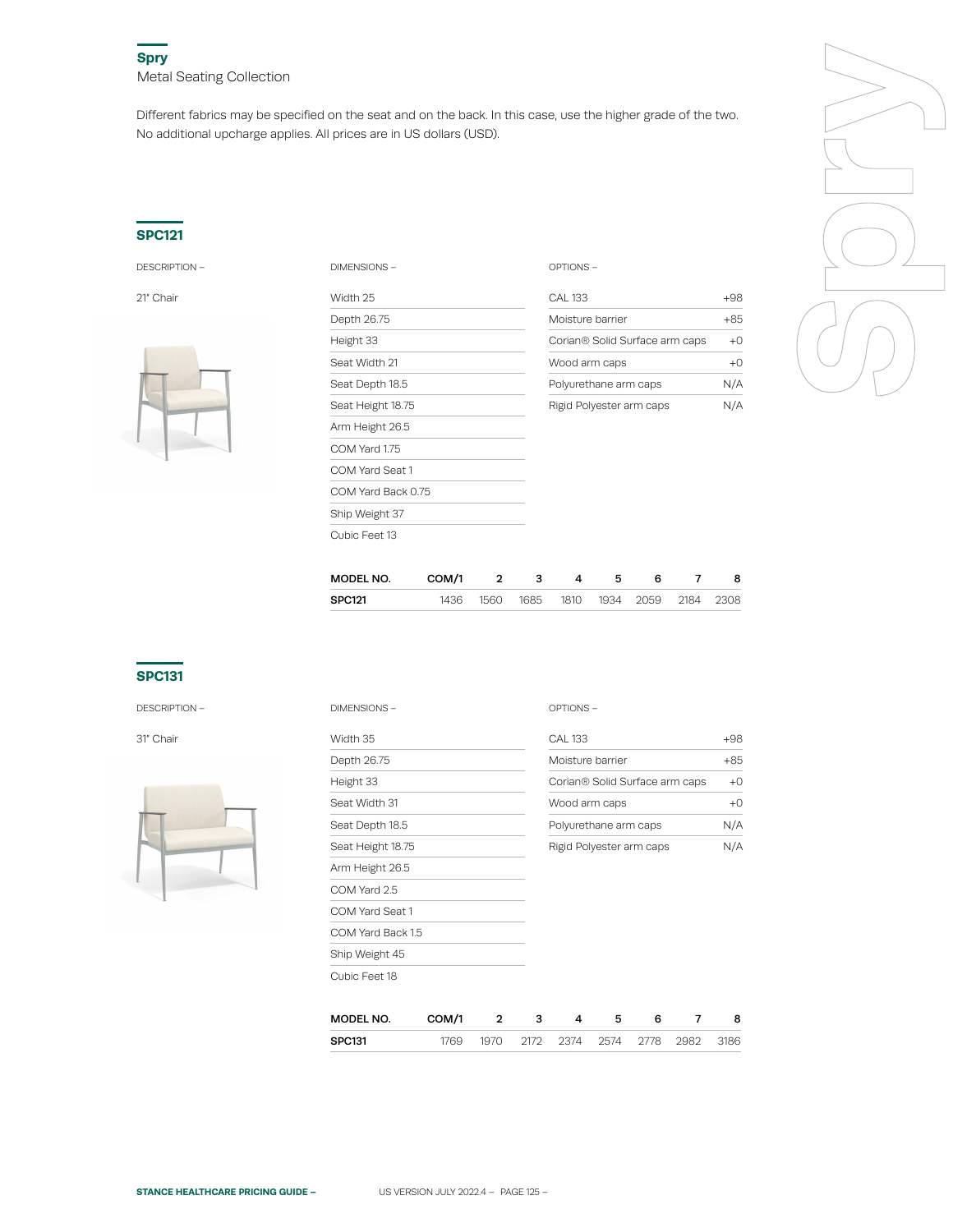Different fabrics may be specified on the seat and on the back. In this case, use the higher grade of the two. No additional upcharge applies. All prices are in US dollars (USD).

#### **SPC142**



| <b>DESCRIPTION -</b> | DIMENSIONS -      | OPTIONS-                       |        |  |
|----------------------|-------------------|--------------------------------|--------|--|
| 42" Chair            | Width 46          | <b>CAL 133</b>                 | $+196$ |  |
|                      | Depth 26.75       | Moisture barrier               | $+170$ |  |
|                      | Height 33         | Corian® Solid Surface arm caps | $+0$   |  |
|                      | Seat Width 42     | Wood arm caps                  | $+0$   |  |
|                      | Seat Depth 18.5   | Polyurethane arm caps          |        |  |
|                      | Seat Height 18.75 | Rigid Polyester arm caps       | N/A    |  |
|                      | Arm Height 26.5   |                                |        |  |
|                      | COM Yard 2.5      |                                |        |  |
|                      | COM Yard Seat 1   |                                |        |  |
|                      | COM Yard Back 1.5 |                                |        |  |
|                      | Ship Weight 55    |                                |        |  |
|                      | Cubic Feet 24     |                                |        |  |

| CAI 133                                    | $+196$   |
|--------------------------------------------|----------|
| Moisture barrier                           | $+170$   |
| Corian <sup>®</sup> Solid Surface arm caps | $+ \cap$ |
| Wood arm caps                              | $+ \cap$ |
| Polyurethane arm caps                      | N/A      |
| Rigid Polyester arm caps                   |          |



| MODEL NO. | COM/1 |  | 4 |  |                                         | 8 |
|-----------|-------|--|---|--|-----------------------------------------|---|
| SPC142    |       |  |   |  | 2261 2529 2796 3064 3332 3600 3868 4135 |   |

# **SPC121A**

DESCRIPTION –

21" Chair, armless



| <b>DIMENSIONS -</b> |       |   |   | OPTIONS-         |   |   |   |       |
|---------------------|-------|---|---|------------------|---|---|---|-------|
| Width 25            |       |   |   | <b>CAL 133</b>   |   |   |   | $+98$ |
| Depth 26.75         |       |   |   | Moisture barrier |   |   |   | $+85$ |
| Height 33           |       |   |   |                  |   |   |   |       |
| Seat Width 21       |       |   |   |                  |   |   |   |       |
| Seat Depth 18.5     |       |   |   |                  |   |   |   |       |
| Seat Height 18.75   |       |   |   |                  |   |   |   |       |
| COM Yard 1.75       |       |   |   |                  |   |   |   |       |
| COM Yard Seat 1     |       |   |   |                  |   |   |   |       |
| COM Yard Back 0.75  |       |   |   |                  |   |   |   |       |
| Ship Weight 30      |       |   |   |                  |   |   |   |       |
| Cubic Feet 11       |       |   |   |                  |   |   |   |       |
|                     |       |   |   |                  |   |   |   |       |
| MODEL NO.           | COM/1 | 2 | з | 4                | 5 | 6 | 7 | 8     |

| .       | ------- |      |      |      |      |      |      |      |
|---------|---------|------|------|------|------|------|------|------|
| SPC121A | או זא   | 1412 | 1516 | 1620 | 1724 | 1828 | 1932 | 2036 |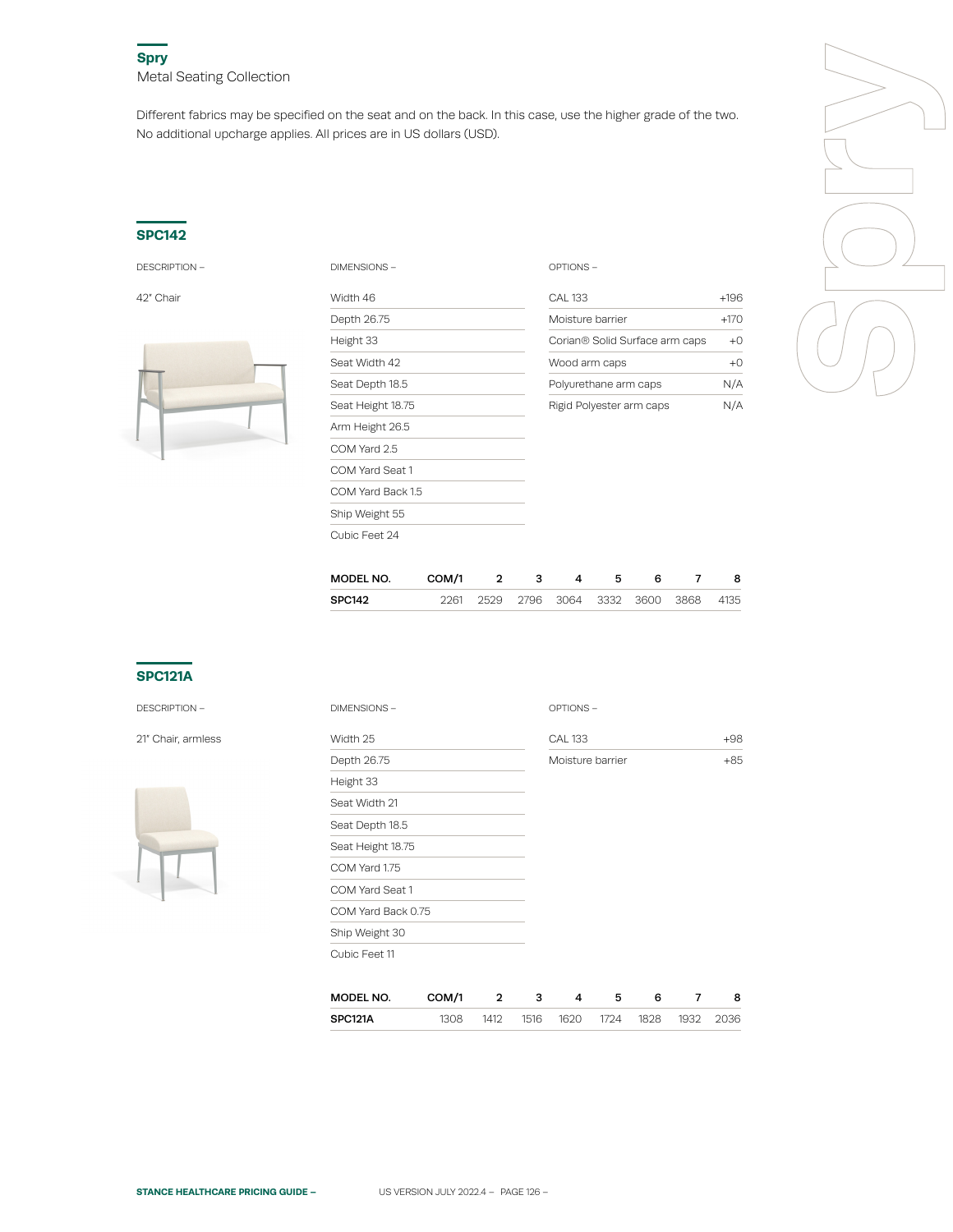Different fabrics may be specified on the seat and on the back. In this case, use the higher grade of the two. No additional upcharge applies. All prices are in US dollars (USD).

## **SPC131A**



| <b>DESCRIPTION -</b> | DIMENSIONS-       | OPTIONS-                |       |  |
|----------------------|-------------------|-------------------------|-------|--|
| 31" Chair, armless   | Width 35          | $+98$<br><b>CAL 133</b> |       |  |
|                      | Depth 26.75       | Moisture barrier        | $+85$ |  |
|                      | Height 33         |                         |       |  |
|                      | Seat Width 31     |                         |       |  |
|                      | Seat Depth 18.5   |                         |       |  |
|                      | Seat Height 18.75 |                         |       |  |
|                      | COM Yard 2.5      |                         |       |  |
|                      | COM Yard Seat 1   |                         |       |  |
|                      | COM Yard Back 1.5 |                         |       |  |
|                      | Ship Weight 38    |                         |       |  |
|                      | Cubic Feet 16     |                         |       |  |



| <b>MODEL NO.</b> | COM/1 |      |  |                          |      |
|------------------|-------|------|--|--------------------------|------|
| SPC131A          | 1519  | 1721 |  | 1923 2125 2325 2529 2733 | 2937 |

# **SPC142A**

DESCRIPTION –

42" Chair, armless



| DIMENSIONS-       |       |   |   | OPTIONS-         |   |   |   |        |
|-------------------|-------|---|---|------------------|---|---|---|--------|
| Width 46          |       |   |   | <b>CAL 133</b>   |   |   |   | $+196$ |
| Depth 26.75       |       |   |   | Moisture barrier |   |   |   | $+170$ |
| Height 33         |       |   |   |                  |   |   |   |        |
| Seat Width 42     |       |   |   |                  |   |   |   |        |
| Seat Depth 18.5   |       |   |   |                  |   |   |   |        |
| Seat Height 18.75 |       |   |   |                  |   |   |   |        |
| COM Yard 2.5      |       |   |   |                  |   |   |   |        |
| COM Yard Seat 1   |       |   |   |                  |   |   |   |        |
| COM Yard Back 1.5 |       |   |   |                  |   |   |   |        |
| Ship Weight 47    |       |   |   |                  |   |   |   |        |
| Cubic Feet 22     |       |   |   |                  |   |   |   |        |
|                   |       |   |   |                  |   |   |   |        |
| MODEL NO.         | COM/1 | 2 | 3 | 4                | 5 | 6 | 7 | 8      |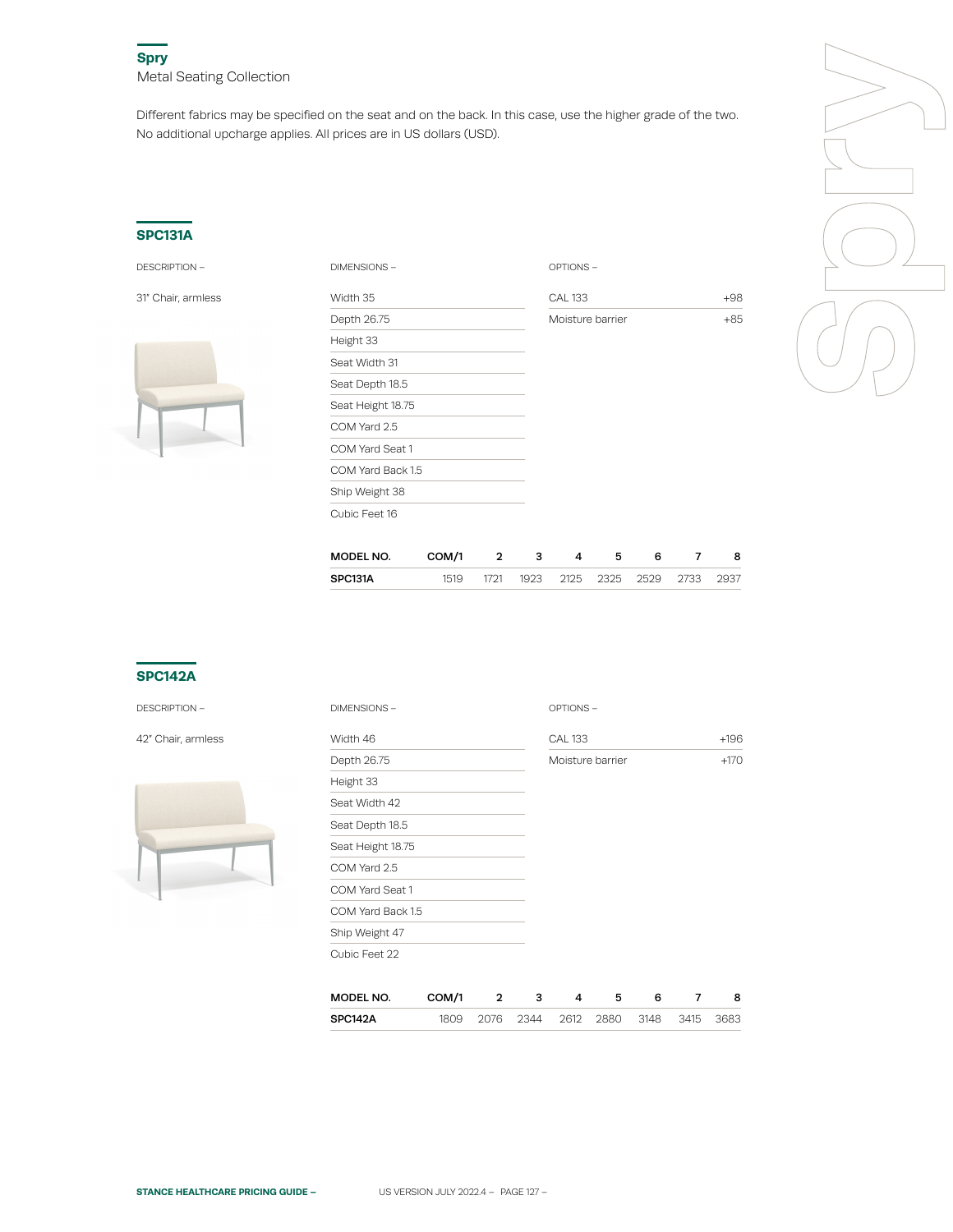Different fabrics may be specified on the seat and on the back. In this case, use the higher grade of the two. No additional upcharge applies. All prices are in US dollars (USD).

### **SPT181816-S**

DESCRIPTION – DIMENSIONS –

Freestanding Square Table

| .            |  |
|--------------|--|
| Width 18     |  |
| Depth 18     |  |
| Height 16    |  |
| Cubic Feet 3 |  |



| MODEL NO.                                                    |        | <b>PRICE</b> |
|--------------------------------------------------------------|--------|--------------|
| <b>SPT181816-T</b> Thermofoil top                            | USD S  | 977          |
| <b>SPT181816-S</b> Corian <sup>®</sup> Solid Surface (shown) | USD \$ | 1393         |

#### **SPT18R16-S**

Freestanding Round Table Width 18

DESCRIPTION – DIMENSIONS –

Depth 18 Height 16 Cubic Feet 3



| MODEL NO. |                                                 |       | <b>PRICE</b> |  |
|-----------|-------------------------------------------------|-------|--------------|--|
|           | <b>SPT18R16-T</b> Thermofoil top                | USD S | 977          |  |
|           | <b>SPT18R16-S</b> Corian® Solid Surface (shown) | USD S | 1393         |  |

## **SPT361816-S**

DESCRIPTION –

Freestanding Coffee Table

| DIMENSIONS – |  |
|--------------|--|
| Width 36     |  |
| Depth 18     |  |
| Height 16    |  |
| Cubic Feet 6 |  |



| MODEL NO.                                        |        | <b>PRICE</b> |
|--------------------------------------------------|--------|--------------|
| <b>SPT361816-T</b> Thermofoil top                | USD \$ | 1280         |
| <b>SPT361816-S</b> Corian® Solid Surface (shown) | USD \$ | -2053        |